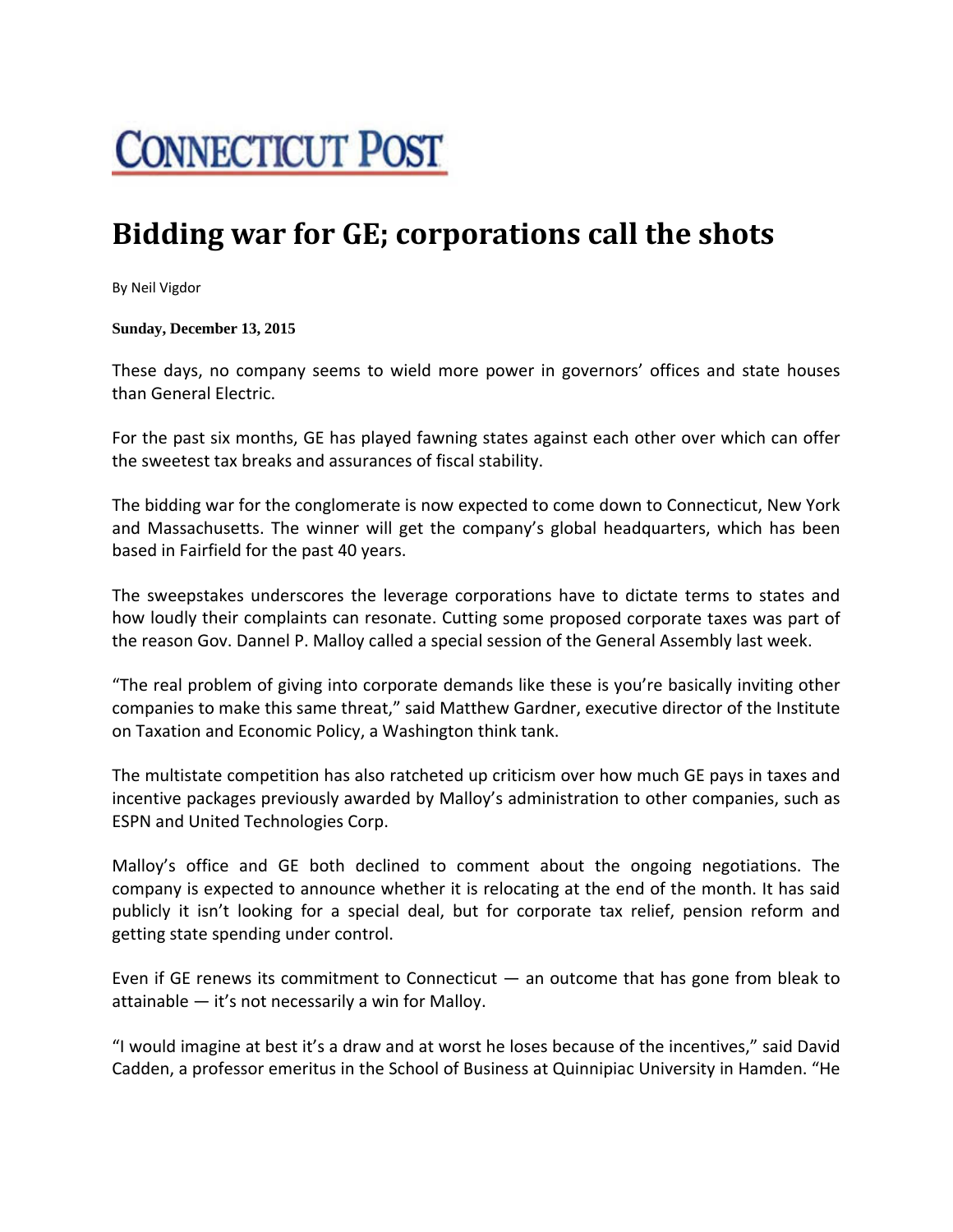will probably be willing to wheel and deal with them rather than call their bluff and risk the possibility of them moving their headquarters out of Fairfield County."

ESPN, an anchor company in Malloy's First Five job creation program, received \$10 million in tax credits from the state in return for creating 200 jobs under a deal conceived in 2011. The governor's aides have said the Bristol‐based sports network was in danger of losing some of its operations to California or Texas.

## **Rhetoric overflow**

Some say Malloy should use everything in his arsenal to make sure GE stays put.

"If it was my choice, I would spend what I needed to, to keep them," said Joseph McGee, vice president of public policy and programs for the Business Council of Fairfield County.

McGee is also the co‐chairman of the state's Commission on Economic Competitiveness, which was created this year by the Legislature. He said the negativity about doing business in the state doesn't square with reality.

"Right now, there's too much rhetoric — 'The state is going down the drain,' " McGee said. "It's still the richest state in America. Give me a break."

Connecticut has repeatedly declined to say how much GE pays in corporate taxes to the state, where the company has downsized its footprint and its workforce to 1,000 employees.

GE is adept at sheltering income at the state and federal level, tax watchdogs such as Gardner say.

"It's pretty breathtaking over the last five years — they've earned \$35 billion in U.S. profits and have paid a total of \$530 million in state income taxes," Gardner said.

That works out to 1.6 percent.

"It's well below the statutory corporate tax rate in Connecticut and most of the other states in which GE does business," Gardner said.

## **Shareholders first**

A major source of GE's angst has been the reduction of a tax break for net operating losses, which the company had hoped to use to reduce its bill from the sale of business units such as GE Capital. GE also opposed a unitary reporting requirement for multinational companies to open their books to see how much of their business activity is tied to Connecticut.